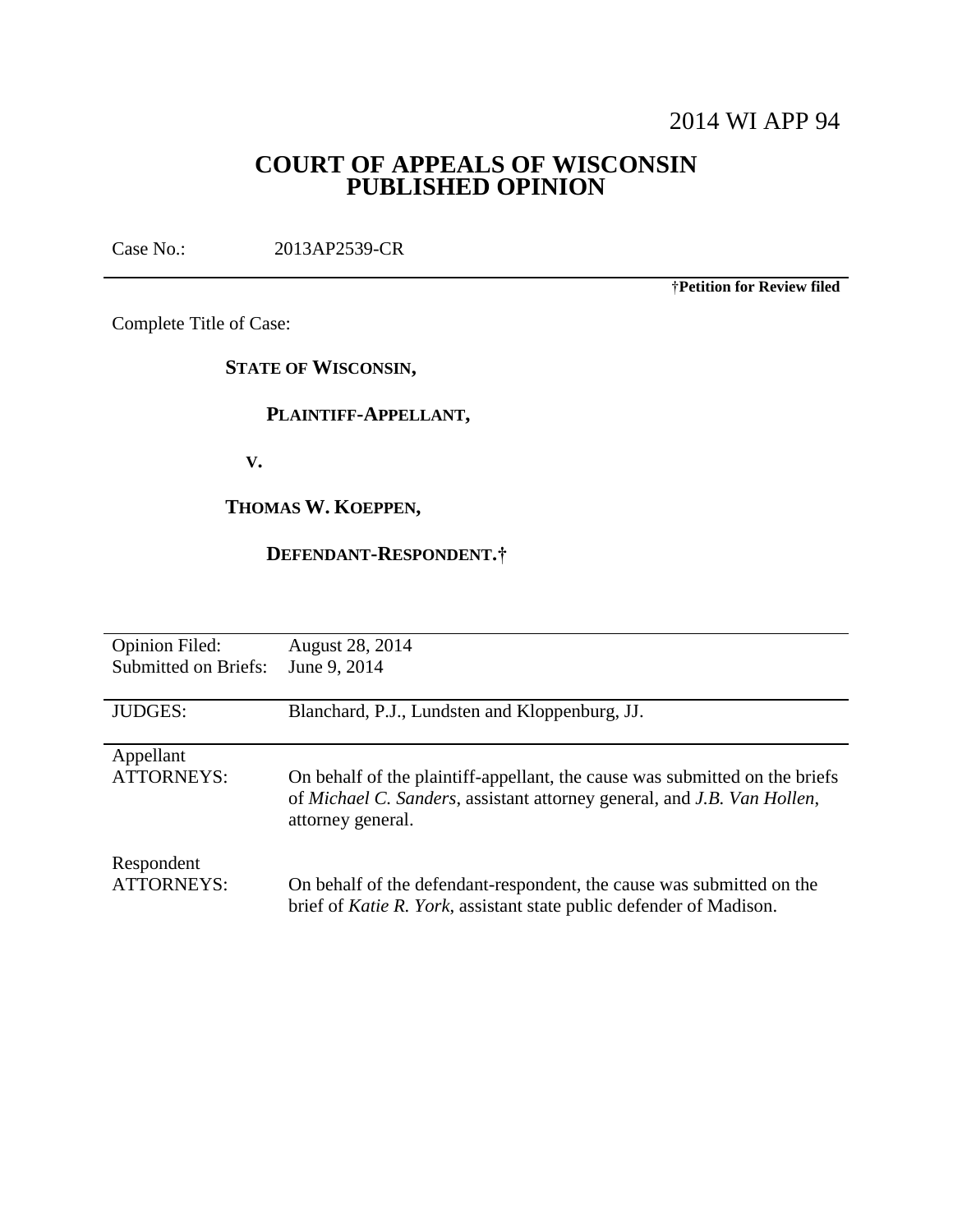# **2014 WI App 94**

# **COURT OF APPEALS DECISION DATED AND FILED**

#### **August 28, 2014**

**Diane M. Fremgen Clerk of Court of Appeals**

# **Appeal No. 2013AP2539-CR Cir. Ct. No. 2013CF770**

#### **NOTICE**

**This opinion is subject to further editing. If published, the official version will appear in the bound volume of the Official Reports.** 

**A party may file with the Supreme Court a petition to review an adverse decision by the Court of Appeals.** *See* **WIS. STAT. § 808.10 and RULE 809.62.** 

#### **STATE OF WISCONSIN IN COURT OF APPEALS**

**STATE OF WISCONSIN,**

 **PLAINTIFF-APPELLANT,**

 **V.**

**THOMAS W. KOEPPEN,**

 **DEFENDANT-RESPONDENT.**

APPEAL from an order of the circuit court for Waukesha County: MICHAEL O. BOHREN, Judge. *Reversed and cause remanded with directions*.

Before Blanchard, P.J., Lundsten and Kloppenburg, JJ.

¶1 LUNDSTEN, J. This case involves an allegation that Thomas Koeppen consumed alcohol and operated a particular type of vehicle defined in the traffic statutes. The vehicle at issue is a motor bicycle and, for the unfamiliar reader, it is sufficient to say in this introduction that a motor bicycle is essentially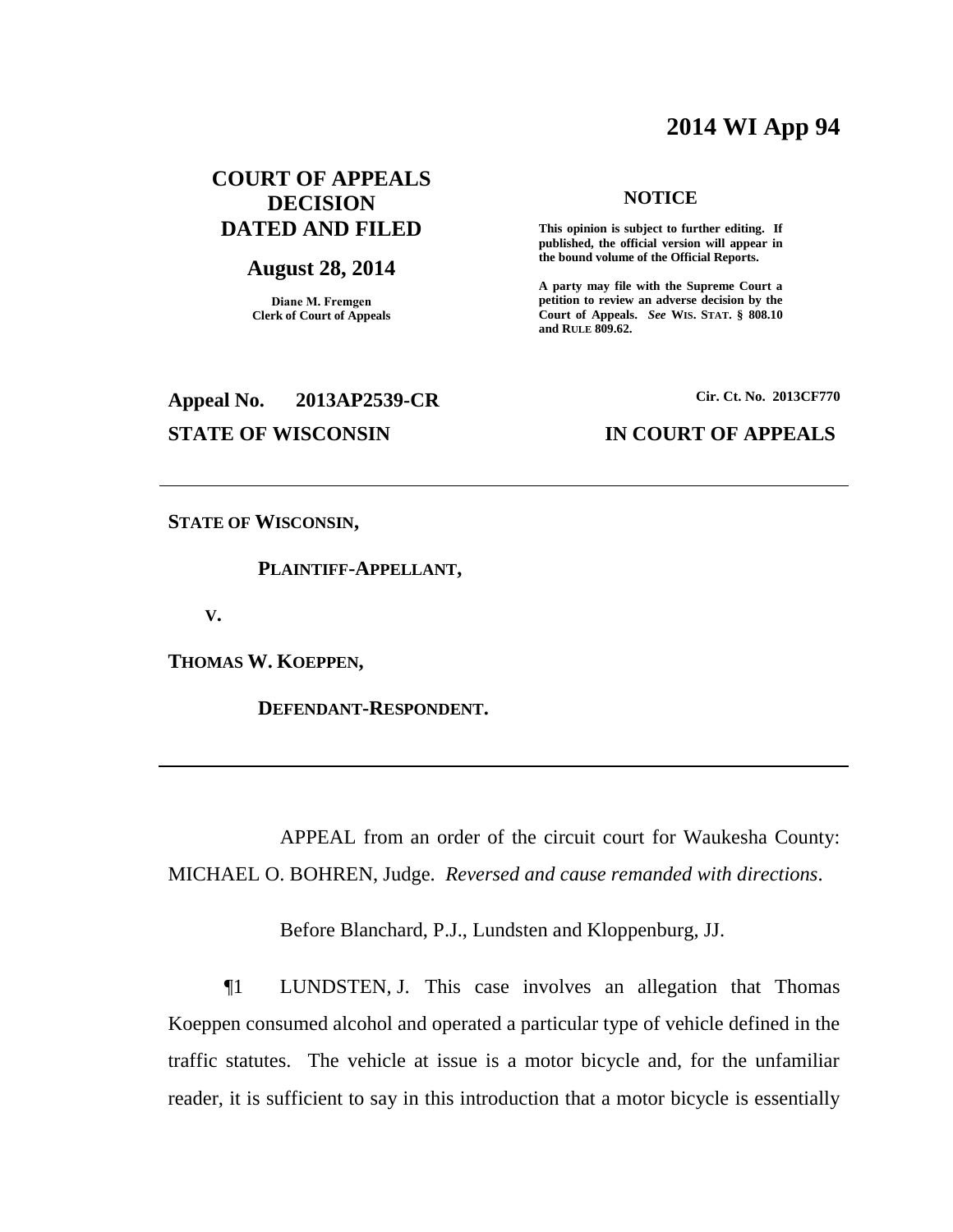a bicycle with a motor added, such that the bicycle can be pedaled or can be selfpropelled using the motor. The question posed here is whether the operator of a motor bicycle who is either operating while under the influence of an intoxicant (OWI) or operating with a prohibited alcohol concentration (PAC) violates the OWI/PAC statute, WIS. STAT.  $\S 346.63(1)$ .<sup>1</sup> The answer to this question hinges on whether a "motor bicycle" as defined in WIS. STAT. § 340.01(30) is a "motor vehicle" as that term is defined in § 340.01(35) and used in the OWI/PAC statute. Unlike the circuit court, we conclude that a plain-language reading of the statutes leads to the conclusion that a "motor bicycle" is a "motor vehicle" within the meaning of these statutes, at least when the motor bicycle being operated is selfpropelled, rather than pedaled.

¶2 Here, the circuit court's conclusion that a motor bicycle is not a "motor vehicle" led the court to further conclude that the complaint did not allege that Koeppen was operating a "motor vehicle" and, therefore, that the complaint failed to allege probable cause that Koeppen violated the OWI/PAC statute, WIS. STAT. § 346.63(1). The court dismissed both the OWI charge and the PAC charge. We reverse and remand with directions that the circuit court permit the prosecution to file an amended complaint that includes those charges.

#### *Background*

¶3 The criminal complaint alleges that, on a June evening in 2013, Koeppen, riding a motor bicycle, approached and interfered with a police officer

<sup>&</sup>lt;sup>1</sup> All references to the Wisconsin Statutes are to the 2011-12 version, which is the version that was in effect at the time Koeppen was arrested.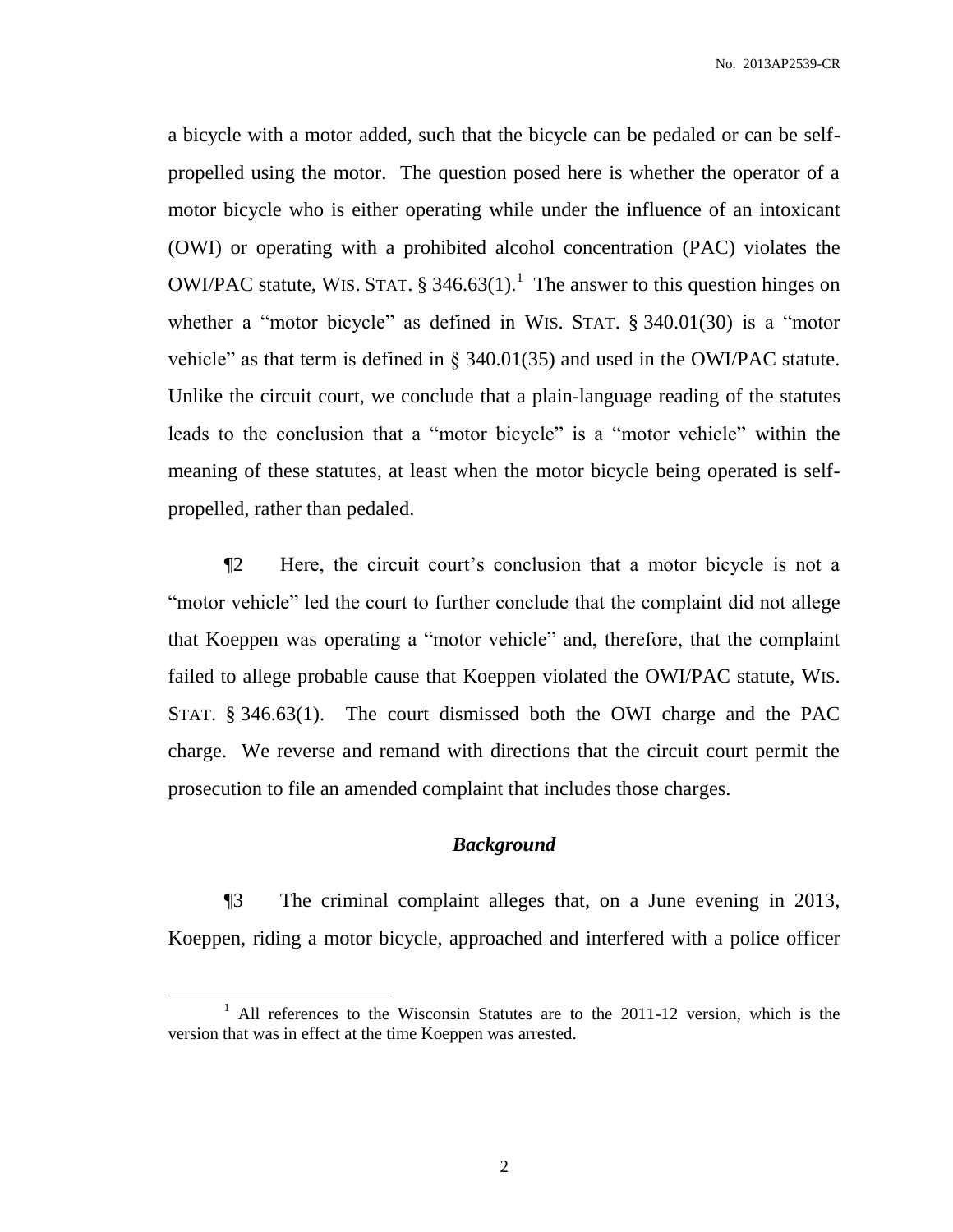who was engaged in a traffic stop involving the driver of an automobile. Koeppen's continued interference, and repeated failure to comply with directives that he move away, eventually resulted in an officer pursuing Koeppen as Koeppen accelerated away from the scene on the motor bicycle. The pursuing officer noted that "Koeppen's feet were dangling off the sides of his bike and not on the pedals." The officer observed that Koeppen, on "flat" ground, was accelerating and was maneuvering the bike without pedaling. When Koeppen was stopped, the officer observed that the motor bicycle's ignition switch was in the "on" position and the motor "was functional."

¶4 Before and after Koeppen was taken into custody, he exhibited signs of intoxication, including the odor of alcohol, bloodshot glassy eyes, and belligerent behavior. A search of Koeppen's person revealed an open bottle of vodka and three knives. A subsequent test revealed a blood alcohol level of .175.

¶5 Koeppen was charged with obstructing an officer, resisting an officer, carrying a concealed weapon, 5th or 6th offense operating while under the influence of an intoxicant, and 5th or 6th offense operating with a prohibited alcohol concentration. The only charges at issue on appeal are the OWI and PAC charges.

¶6 The circuit court agreed with Koeppen that, because the OWI/PAC statute, WIS. STAT. § 346.63(1), applies only to driving or operating a "motor vehicle," the criminal complaint here did not contain probable cause because the complaint alleged that Koeppen was operating a *motor bicycle*. The court agreed with Koeppen that a motor bicycle is not a "motor vehicle." Accordingly, the court dismissed the OWI/PAC charges. The State appeals.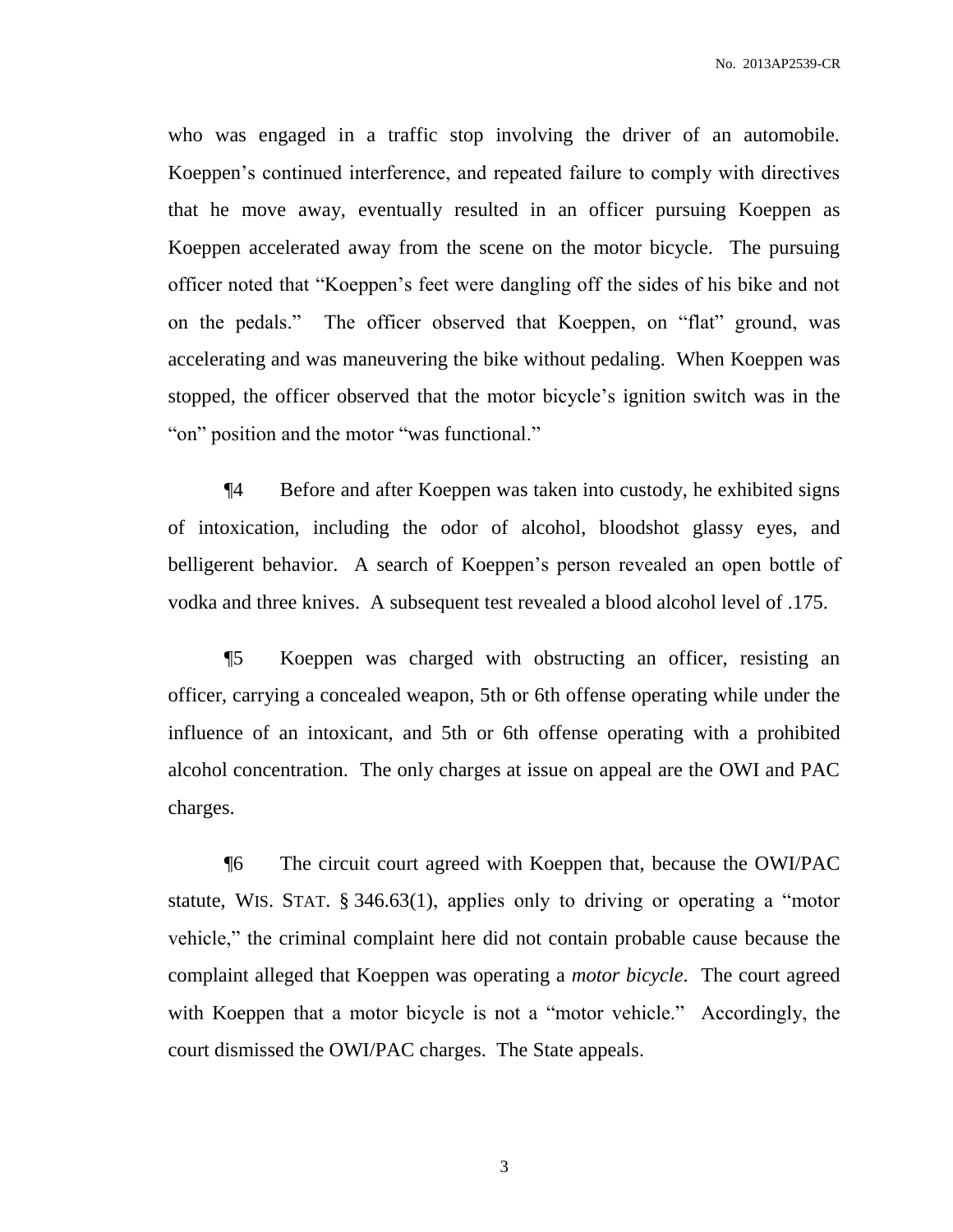#### *Discussion*

¶7 The parties agree that the issue here is whether dismissal of the OWI/PAC charges was properly based on the failure of the complaint to allege facts sufficient to show probable cause that Koeppen violated the OWI/PAC statute, WIS. STAT. § 346.63(1). They also agree that this issue turns on a question of statutory interpretation, namely, whether a "motor bicycle" as defined in WIS. STAT. § 340.01(30) is a "motor vehicle" as that term is both defined in § 340.01(35) and used in the OWI/PAC statute. We therefore limit our discussion to this dispositive statutory interpretation question.

¶8 We rely on the basic statutory interpretation principles set forth in *State ex rel. Kalal v. Circuit Court for Dane County*, 2004 WI 58, 271 Wis. 2d 633, 681 N.W.2d 110. The *Kalal* court explained that "statutory interpretation 'begins with the language of the statute. If the meaning of the statute is plain, we ordinarily stop the inquiry.'" *Id.*, ¶45 (quoted source omitted). Also, statutory language is "interpreted in the context in which it is used; not in isolation but as part of a whole; ... and reasonably, to avoid absurd or unreasonable results." *Id.*, ¶46.

¶9 We conclude that a plain-language reading leads to the conclusion that a "motor bicycle" is a "motor vehicle" for purposes of the OWI/PAC statute, at least when the motor bicycle being operated is self-propelled, rather than pedaled. Further, Koeppen does not persuade us that this plain-language reading produces absurd results. Our analysis is divided into five sections organized around the parties' arguments and the circuit court's reasoning.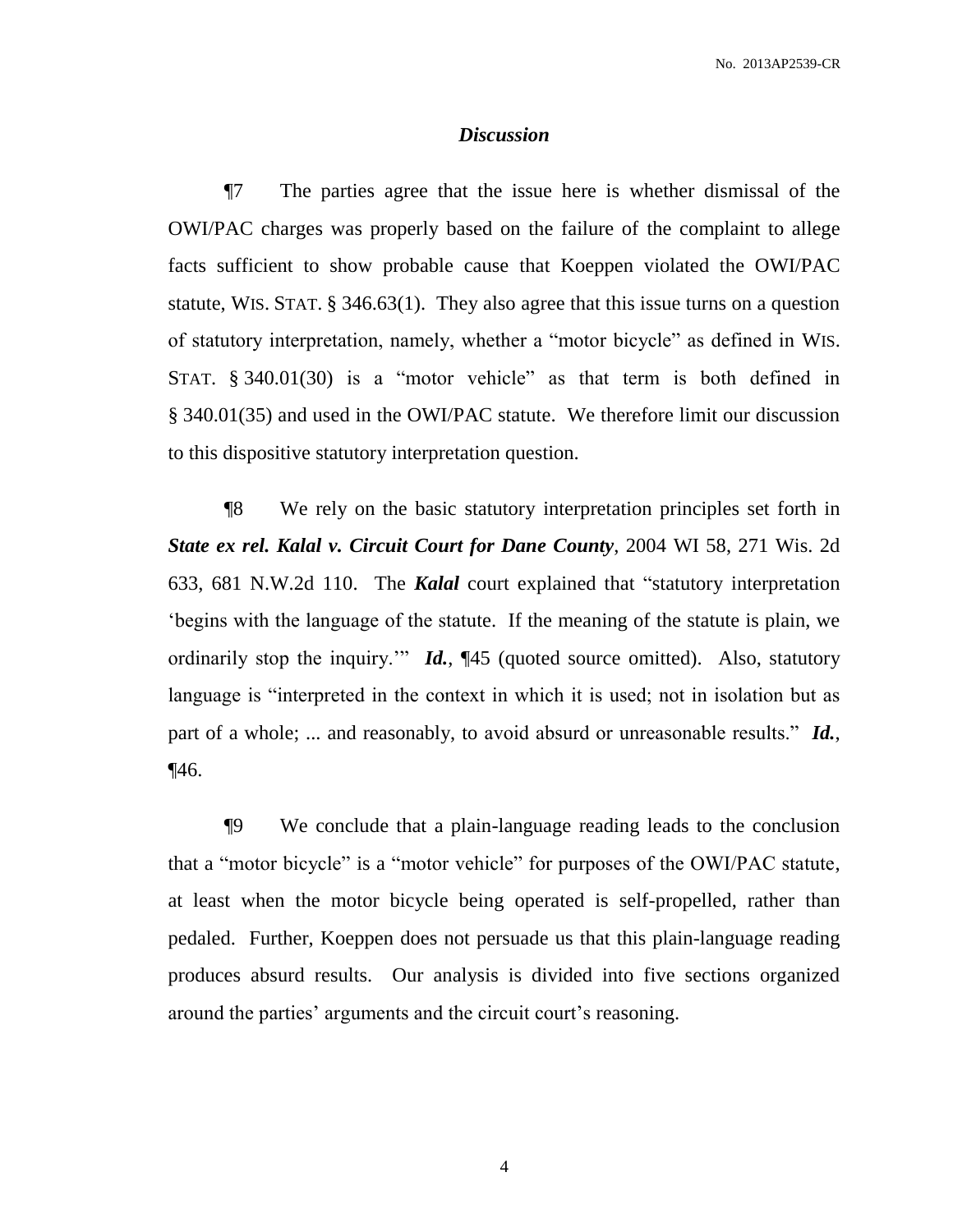## *A. The State's Reliance On The Definition Of "Motor Vehicle" And Koeppen's Argument Based On WIS. STAT. § 346.02(4)(a)*

¶10 The parties do not dispute the meaning of "motor bicycle," which, for purposes of several chapters governing vehicles and rules of the road, is defined in WIS. STAT.  $\S$  340.01(30).<sup>2</sup> And, Koeppen does not dispute that the complaint sufficiently alleges that he was operating a "motor bicycle" as that term is defined in § 340.01(30). Rather, the dispute here is whether a "motor bicycle" is a "motor vehicle" for purposes of WIS. STAT.  $\S$  346.63(1). Section 346.63(1) provides, in relevant part:

> **(1)** No person may drive or operate a *motor vehicle* while:

> > (a) Under the influence of an intoxicant … or

(b) The person has a prohibited alcohol concentration.

(Emphasis added.)

 $\overline{a}$ 

….

"Motor bicycle" means any of the following:

(a) A bicycle to which a power unit not an integral part of the vehicle has been added to permit the vehicle to travel at a speed of not more than 30 miles per hour with a 150-pound rider on a dry, level, hard surface with no wind and having a seat for the operator.

(b) A 2-wheeled or 3-wheeled vehicle that has fully operative pedals for propulsion by human power and an electric motor of less than 750 watts and that is capable, when powered solely by the motor, of a maximum speed of less than 20 miles per hour with a 170-pound rider on a dry, level, hard surface with no wind.

<sup>&</sup>lt;sup>2</sup> WISCONSIN STAT. § 340.01(30) provides: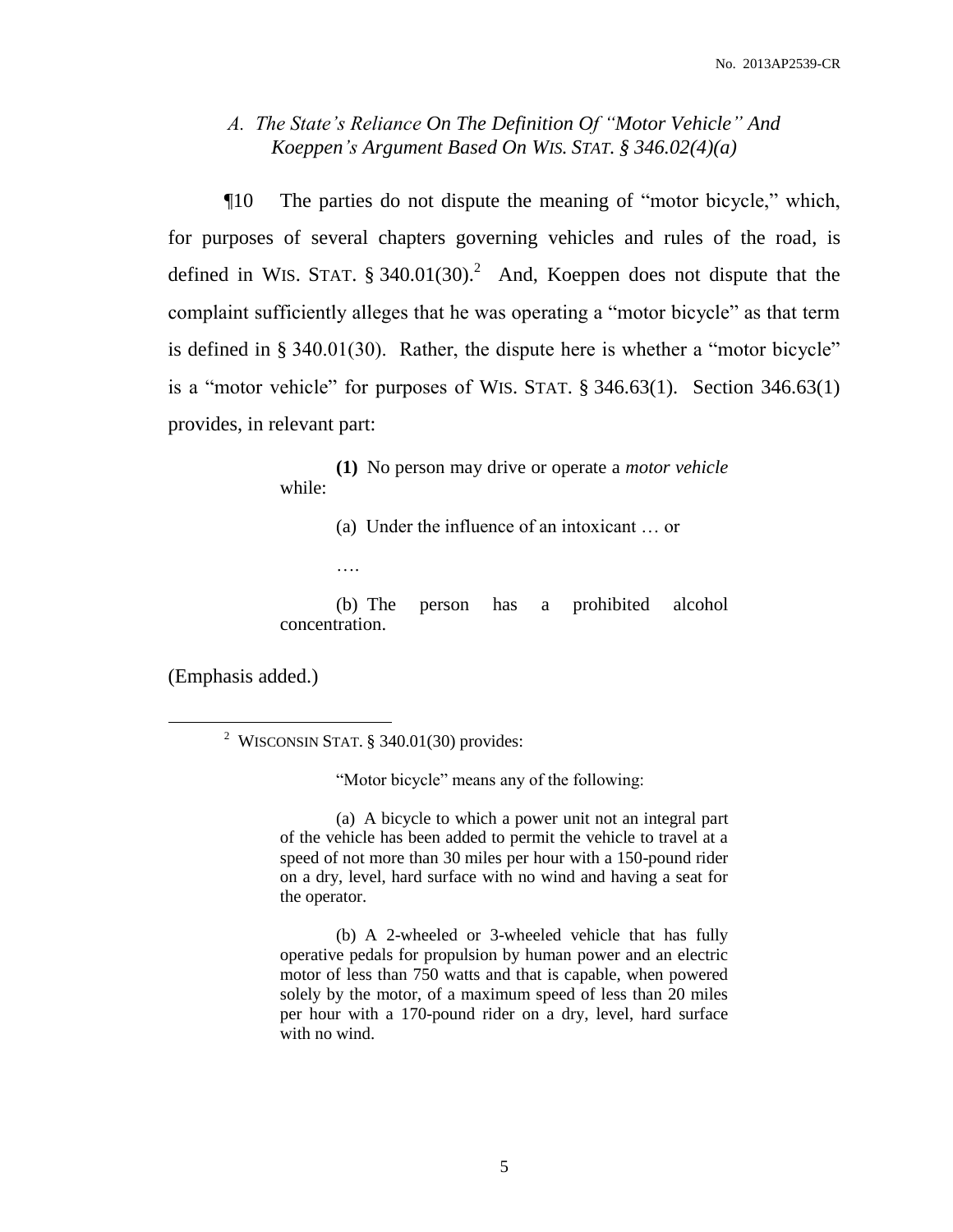¶11 According to the State, the dispute is resolved by looking to the definitions of "vehicle" and "motor vehicle." We agree.

¶12 First, a "motor bicycle" is a "vehicle" within the meaning of WIS. STAT. § 340.01(74). Section 340.01(74) states:

> "Vehicle" means *every device* in, *upon, or by which any person* or property *is or may be transported* or drawn upon a highway, except railroad trains. A snowmobile, an all-terrain vehicle, and an electric personal assistive mobility device shall not be considered a vehicle except for purposes made specifically applicable by statute.

(Emphasis added.) There is no dispute that a "motor bicycle" is a "device ... upon, or by which [a] person ... is or may be transported" and that none of the exceptions apply.

¶13 Second, WIS. STAT. § 340.01(35) defines which "vehicles" are "motor vehicles." Section 340.01(35) provides:

> "Motor vehicle" means *a vehicle*, including a combination of 2 or more vehicles or an articulated vehicle, *which is self-propelled*, except a vehicle operated exclusively on a rail. "Motor vehicle" includes, without limitation, a commercial motor vehicle or a vehicle which is propelled by electric power obtained from overhead trolley wires but not operated on rails. A snowmobile, an all-terrain vehicle, and a utility terrain vehicle, and an electric personal assistive mobility device shall be considered motor vehicles only for purposes made specifically applicable by statute.

(Emphasis added.) Koeppen does not dispute that a motor bicycle can be operated as a "self-propelled" vehicle. For that matter, Koeppen does not dispute that the criminal complaint here alleged that he was operating the motor bicycle as a selfpropelled vehicle. And, once more, none of the stated exceptions apply.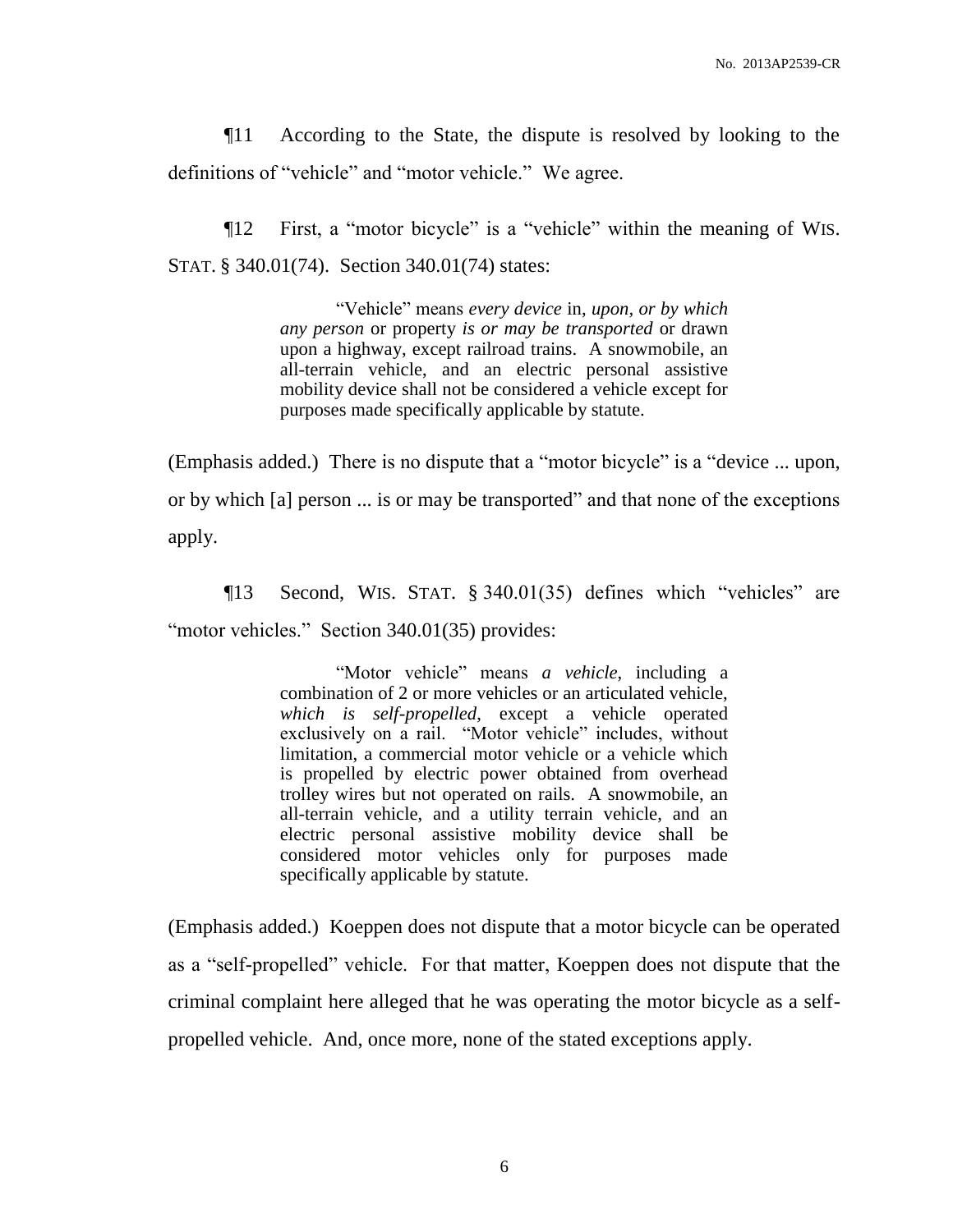¶14 To sum up so far, if we consider only the words and definitions used in the OWI/PAC statute and the statutes defining "vehicle," "motor vehicle," and "motor bicycle," it is a simple matter to conclude that a "motor bicycle," at least when operated in a self-propelled manner, is a "motor vehicle" for purposes of the OWI/PAC statute.<sup>3</sup>

¶15 Koeppen does not dispute this statutory analysis, at least not as far as it goes. Rather, Koeppen argues that the analysis ignores a more specific statute that leads to a different interpretation. According to Koeppen, that more specific statute is WIS. STAT.  $\S$  346.02(4)(a), which provides:

> (a) Subject to the special provisions applicable to bicycles, every person riding a bicycle upon a roadway or shoulder of a highway is granted all the rights and is subject to all the duties which this chapter grants or applies to the operator of a vehicle, *except those provisions which by their express terms apply only to motor vehicles* or which by their very nature would have no application to bicycles. For purposes of this chapter, *provisions which apply to bicycles also apply to motor bicycles*, except as otherwise expressly provided.

(Emphasis added.) Based on the italicized language, Koeppen's reasoning proceeds in two steps:

 First, the OWI/PAC statute does not apply to bicycles because the OWI/PAC statute "by [its] express terms appl[ies] only to motor vehicles," and a bicycle is not a "motor vehicle."

 $3$  The State contends that its statutory interpretation argument is consistent with the analyses used to address other types of vehicles in *Lemon v. Federal Insurance Co.*, 111 Wis. 2d 563, 567, 331 N.W.2d 379 (1983), and *State v. Sohn*, 193 Wis. 2d 346, 356-59, 535 N.W.2d 1 (Ct. App. 1995). Koeppen does not disagree. Instead, Koeppen argues that neither of those cases involved a statute like WIS. STAT.  $\S$  346.02(4)(a), which effectively overrides what might otherwise be the plain-language application of the various statutory provisions at issue. However, as we explain next in the text, Koeppen misreads § 346.02(4)(a).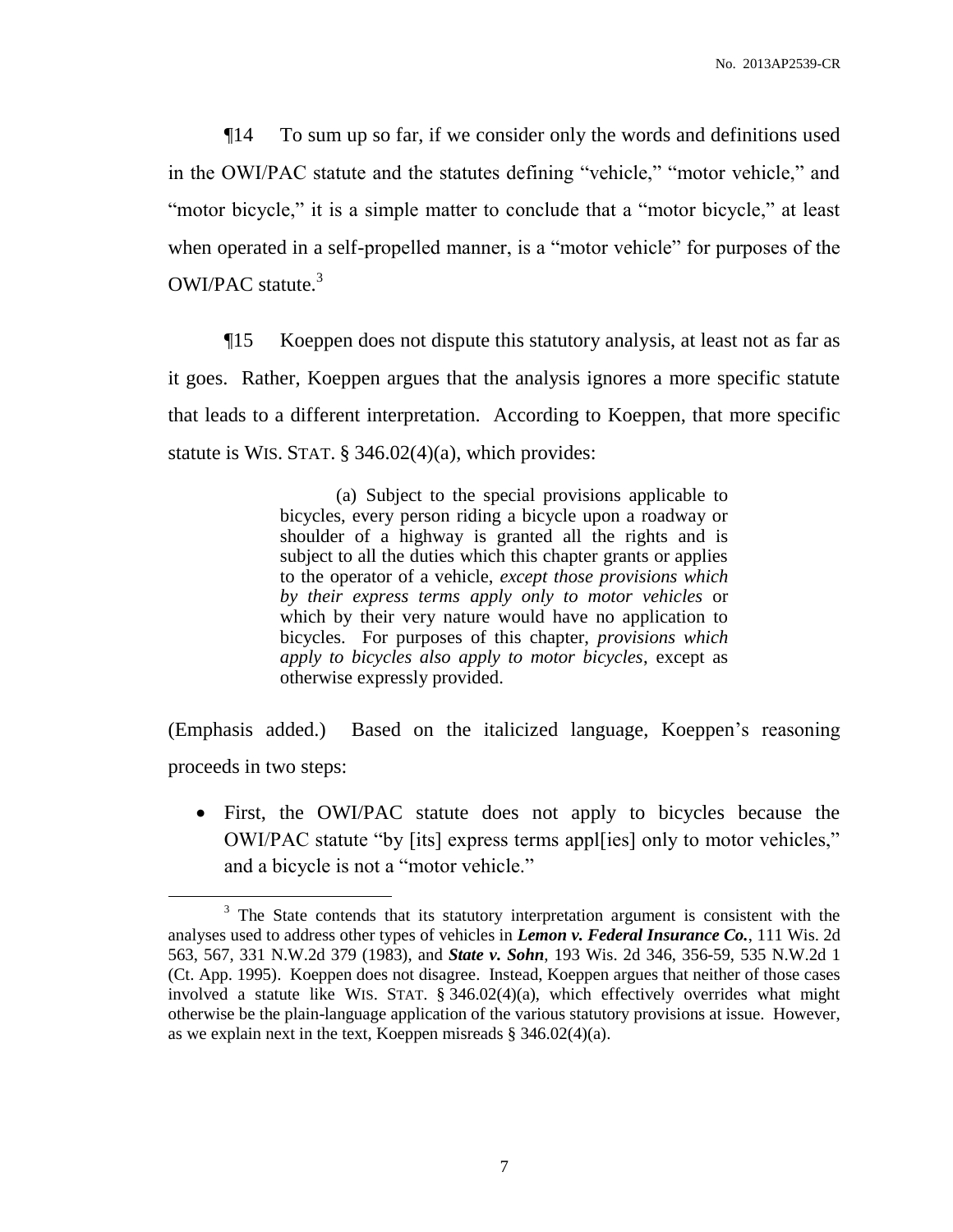• Second, the fact that the OWI/PAC statute does not apply to the operation of bicycles means that it likewise does not apply to motor bicycles because, under the last sentence of  $\S$  346.02(4)(a), all provisions in WIS. STAT. ch. 346 that apply to bicycles also apply to motor bicycles.

¶16 Koeppen's first step states a correct proposition—a "bicycle" is not a "motor vehicle." The problem with Koeppen's argument lies in his second step.

¶17 Koeppen's second step hinges on the erroneous proposition that the statutory phrase "provisions [in WIS. STAT. ch. 346] which apply to bicycles also apply to motor bicycles" means *both* of the following: (1) provisions in ch. 346 that apply to bicycles also apply to motor bicycles, and (2) provisions in ch. 346 that do not apply to bicycles also do not apply to motor bicycles. Of course the statutory phrase means the former because that is what it says. But the clause on which Koeppen relies does not say the latter. As the State succinctly states: "[N]othing in the statute provides that provisions that do **not** apply to bicycles also do **not** apply to motor bicycles."

¶18 Accordingly, we reject Koeppen's assertion that WIS. STAT. § 346.02(4)(a) directs that provisions, like the OWI/PAC statute, that do not apply to bicycles also do not apply to motor bicycles.

# *B. The Legislature's Use Of The Term "Vehicle" As An Indication That A "Motor Bicycle" Is Not A "Motor Vehicle"*

¶19 On appeal, Koeppen apparently concedes that an argument he persuaded the circuit court to adopt is not viable. As we understand the argument, it is based on the fact that the legislature used the term "vehicle" when defining a "motor bicycle" in WIS. STAT. § 340.01(30), but used the term "motor vehicle" when defining other vehicles, such as "mopeds," "motorcycles," and "motor homes." This difference, so the argument goes, shows that, when the legislature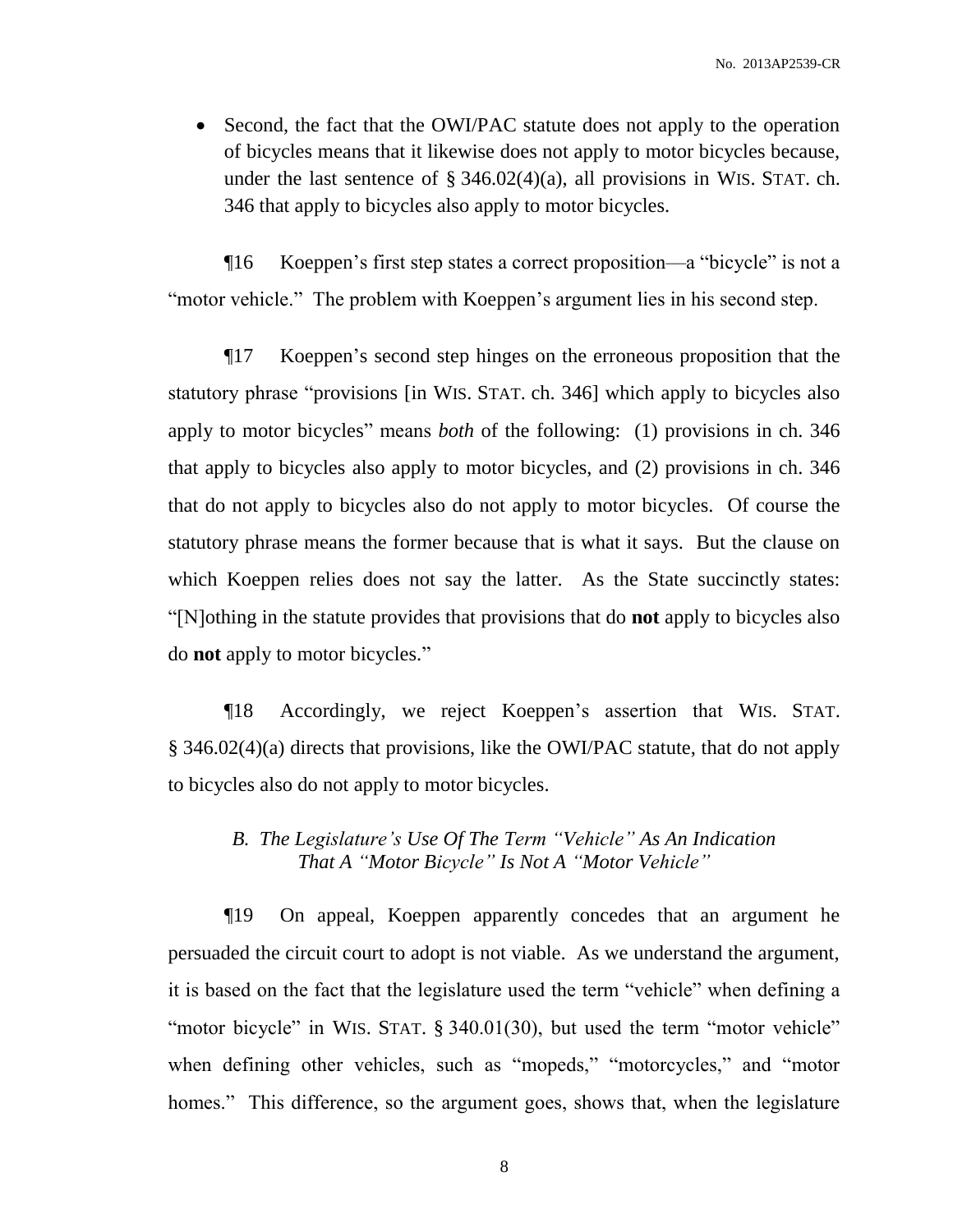intends that a vehicle be treated as a "motor vehicle," the legislature uses the term "motor vehicle" to define the vehicle.

¶20 If Koeppen's current silence on this issue is intended as a concession, the concession seems appropriate because we are unable to see how the argument undercuts the plain-language analysis we set forth above. We do observe the following.

¶21 The legislature's use of the term "vehicle" in WIS. STAT. § 340.01(30) is fundamentally different from the legislature's use of the term "motor vehicle" in most of the other definitions of vehicles. So far as we can tell, the legislature uses the term "motor vehicle" in the definitions for most other vehicles, such as "motorcycles" and "motor homes," to explain that these vehicles must satisfy the definition of "motor vehicle" in addition to satisfying the specifics of the definition in each particular statute. *See* § 340.01(32) ("'Motorcycle' means a motor vehicle ... which is capable of ...."); § 340.01(33m) ("'Motor home' means a motor vehicle designed ...."). Any argument based on the use of the term "motor vehicle" in these definitions fails because the legislature independently defines "motor vehicle" in § 340.01(35) to be "a vehicle ... which is self-propelled," and, as noted above, a motor bicycle, at least when operated in a self-propelled manner, comes within that definition.

¶22 At the same time, however, we acknowledge that the use of "motor vehicle" in the definition of at least one vehicle, the "moped," is puzzling. Under WIS. STAT. § 340.01(29m)(am), a "moped" is a "motor vehicle<sup>[]</sup> ... [with] a power source as an integral part of the vehicle," and includes "[a] bicycle-type vehicle with fully operative pedals for propulsion by human power and an engine certified by the manufacturer at not more than 130 cubic centimeters or an equivalent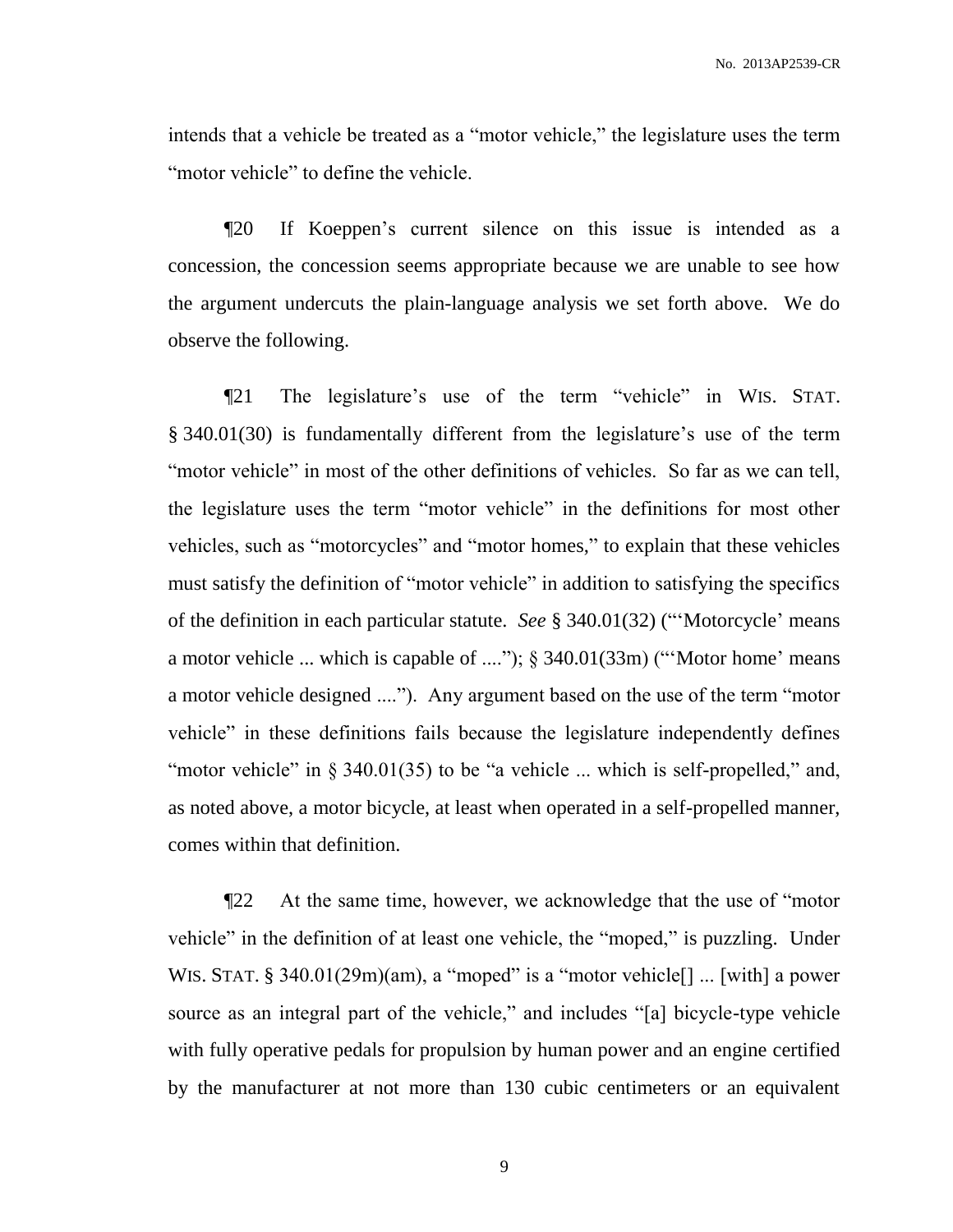power unit."<sup>4</sup> This language seemingly means that at least some mopeds can be completely propelled by the rider using pedals which, in turn, also appears to mean that mopeds are not always operated in a self-propelled manner.

¶23 In the absence of developed argument, we fail to see what significance we should attach to the legislature's decision to use the term "vehicle" when defining "motor bicycle" and to use "motor vehicle" when defining other vehicles. More to the point, we fail to see how the use of "vehicle" and "motor vehicle" in the definitions of various vehicles undercuts the plain-language interpretation we set forth above. Accordingly, we address the argument no further.

#### *C. Legislative History*

¶24 Koeppen points to legislative history which, he claims, supports his reading of WIS. STAT. § 346.02(4)(a). Our response is twofold. First, we do not resort to extrinsic aids, like the legislative history Koeppen points to, when the

<sup>4</sup> WISCONSIN STAT. § 340.01(29m)(am) provides:

**<sup>(29</sup>m)**(am) "Moped" means any of the following motor vehicles capable of speeds of not more than 30 miles per hour with a 150-pound rider on a dry, level, hard surface with no wind, excluding a tractor, a power source as an integral part of the vehicle and a seat for the operator:

<sup>1.</sup> A bicycle-type vehicle with fully operative pedals for propulsion by human power and an engine certified by the manufacturer at not more than 130 cubic centimeters or an equivalent power unit.

<sup>2.</sup> A Type 1 motorcycle with an automatic transmission and an engine certified by the manufacturer at not more than 50 cubic centimeters or an equivalent power unit.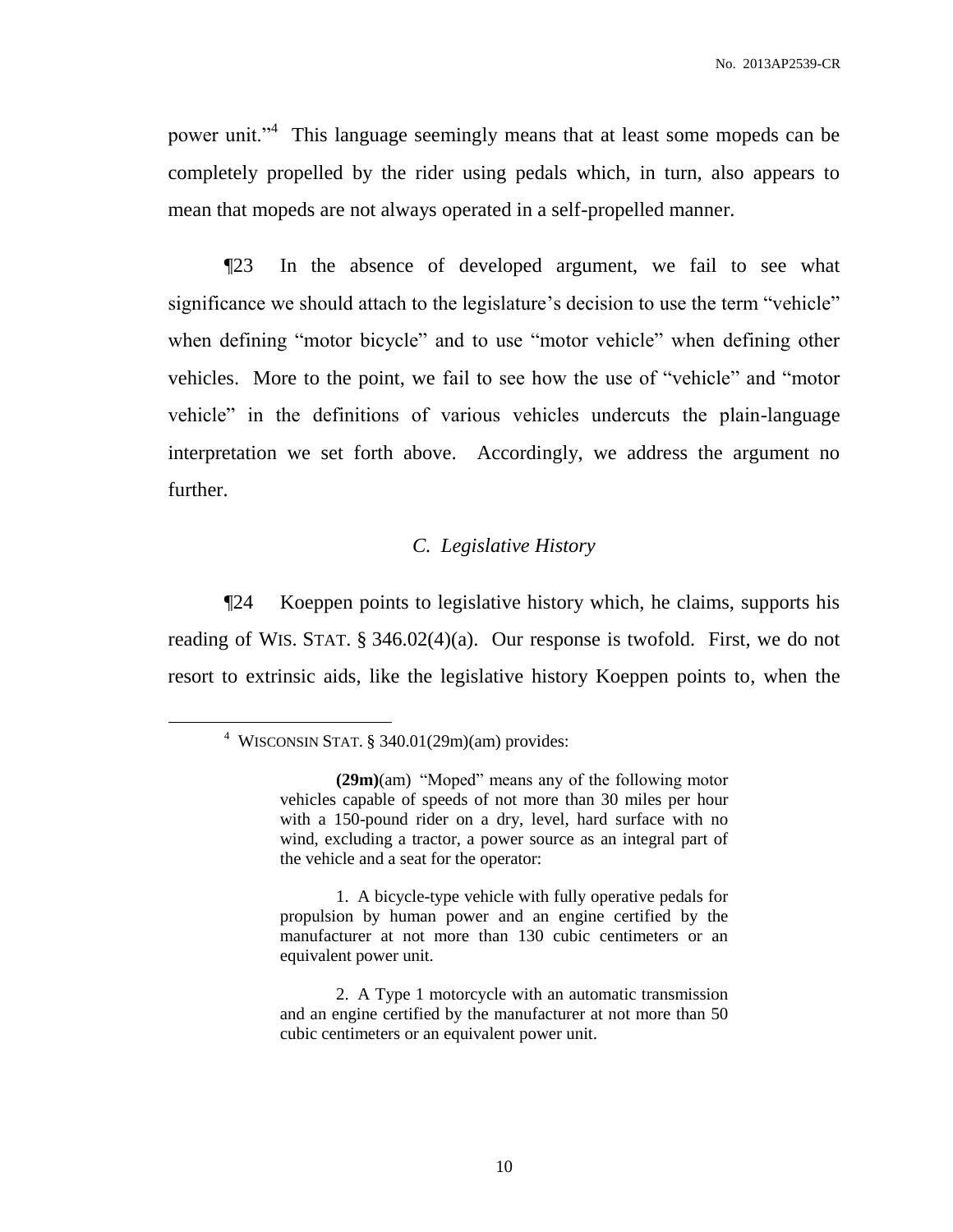meaning of statutory language is clear. *See Kalal*, 271 Wis. 2d 633, ¶46. Second, the history Koeppen directs our attention to does not suggest a different result here. Koeppen states that, when expanding the definition of "motor bicycle" in 2010, the legislature noted that, "[w]ith exceptions, mopeds are generally treated similarly to motorcycles for purposes of traffic regulation and vehicle equipment requirements, *while motor bicycles are generally treated similarly to bicycles*." Wisconsin Legislative Council Act Memo, 2009 Wis. Act 122 (Feb. 16, 2010). The fact that motor bicycles are "generally" treated "similarly" to bicycles does not mean that they are always treated similarly or the same.

## *D. Absurd Results*

¶25 Without using the terms "absurd" or "unreasonable," Koeppen may nonetheless mean to suggest that our interpretation will lead to absurd results. Koeppen identifies what he alleges are two illogical results of treating motor bicycles as "motor vehicles" for purposes of the OWI/PAC statute. If Koeppen means to make an absurd results argument, we are not persuaded.

¶26 First, Koeppen argues that, if motor bicycles are considered "motor vehicles" for purposes of the OWI/PAC statute, motor bicycles would also, and illogically, be entitled to full use of traffic lanes. Koeppen points to WIS. STAT. § 346.595, entitled "Motorcycles and mopeds," which states: "All motor vehicles including motorcycles and mopeds are entitled to the full use of a traffic lane ...." WIS. STAT. § 346.595(1). According to Koeppen, if a motor bicycle is a "motor vehicle," then, under  $\S 346.595(1)$ , a motor bicycle could use a full lane of traffic without safety restrictions like those mandated for motorcycles and mopeds. Instead, says Koeppen, motor bicycles should always be treated like bicycles, in which case WIS. STAT. § 346.80(2)(a) would govern and require motor bicycles,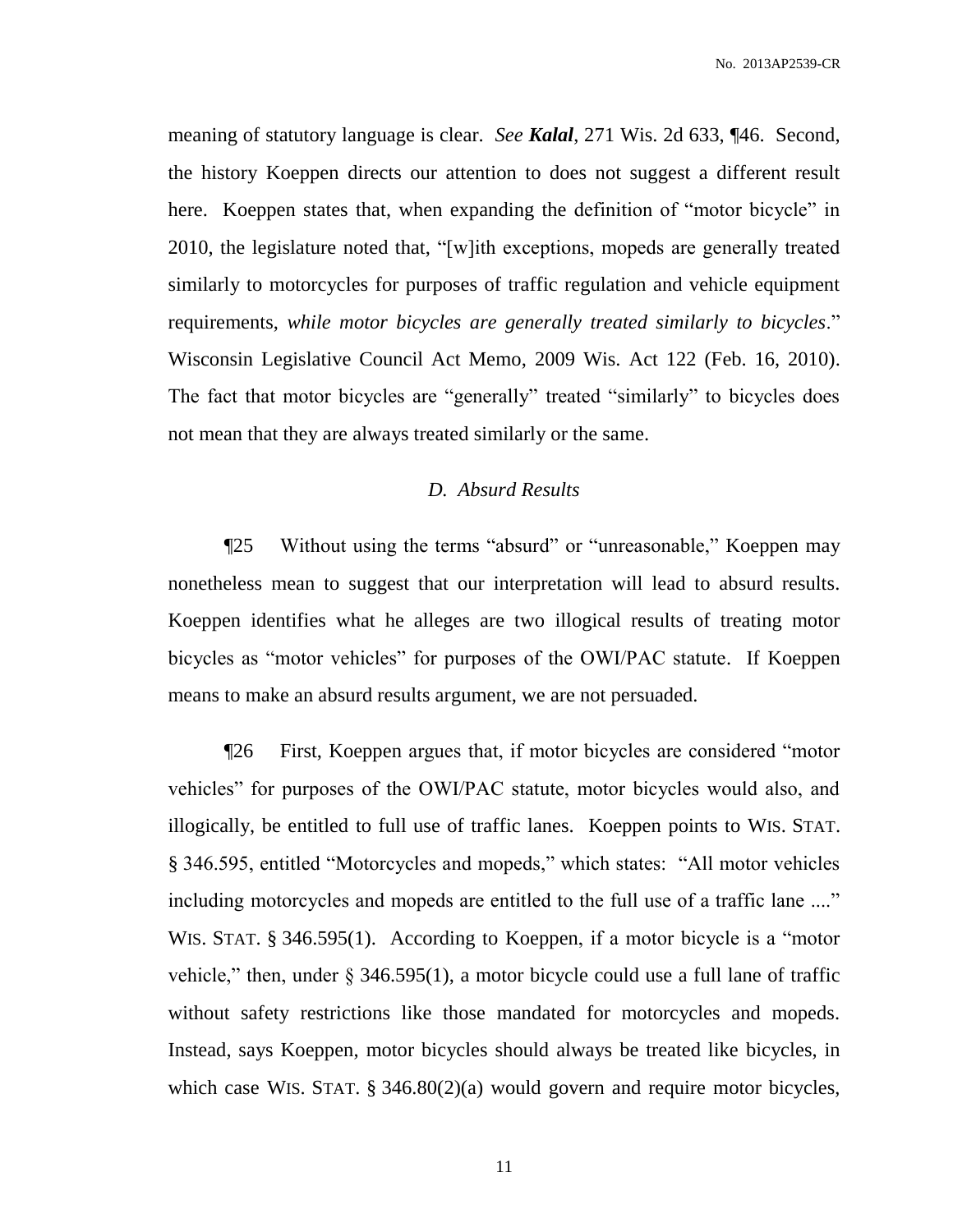like bicycles, to be ridden as close as practicable to the right-hand edge or curb of the roadway when they are traveling slower than traffic.<sup>5</sup>

¶27 Although the question whether motor bicycles are entitled to use of a full lane of traffic is not before us, our less than exhaustive look at this topic suggests that Koeppen's argument is flawed. Koeppen seemingly ignores the plain language of the very statute on which he primarily relies, WIS. STAT.  $§$  346.02(4)(a).

 $\P$ 28 As we have seen, under WIS. STAT. § 346.02(4)(a), rules of the road that apply to bicycles also apply to motor bicycles. And, Koeppen himself points out that WIS. STAT. § 346.80(2)(a) applies to bicycles and imposes a ride-to-theright requirement. It appears, then, that  $\S 346.02(4)(a)$  plainly directs that provisions such as § 346.80(2)(a) that apply to bicycles *also* apply to motor bicycles and, therefore, that the two statutes together impose a ride-to-the-right requirement on motor bicycles.

¶29 We use qualified language here because we do not mean to definitively resolve whether motor bicycles are entitled to use a full lane of traffic under WIS. STAT. § 346.595(1) or must, instead, abide by the stay-to-the-right requirement in WIS. STAT.  $\S$  346.80(2)(a). It is sufficient to observe that this allegedly absurd results example, if Koeppen means to present it as such, is not persuasive because Koeppen suggests no reason why the plain language of WIS.

<sup>&</sup>lt;sup>5</sup> With exceptions, WIS. STAT. § 346.80(2)(a) provides: "Any person operating a bicycle ... upon a roadway at less than the normal speed of traffic at the time and place and under the conditions then existing shall ride as close as practicable to the right-hand edge or curb of the unobstructed traveled roadway ...."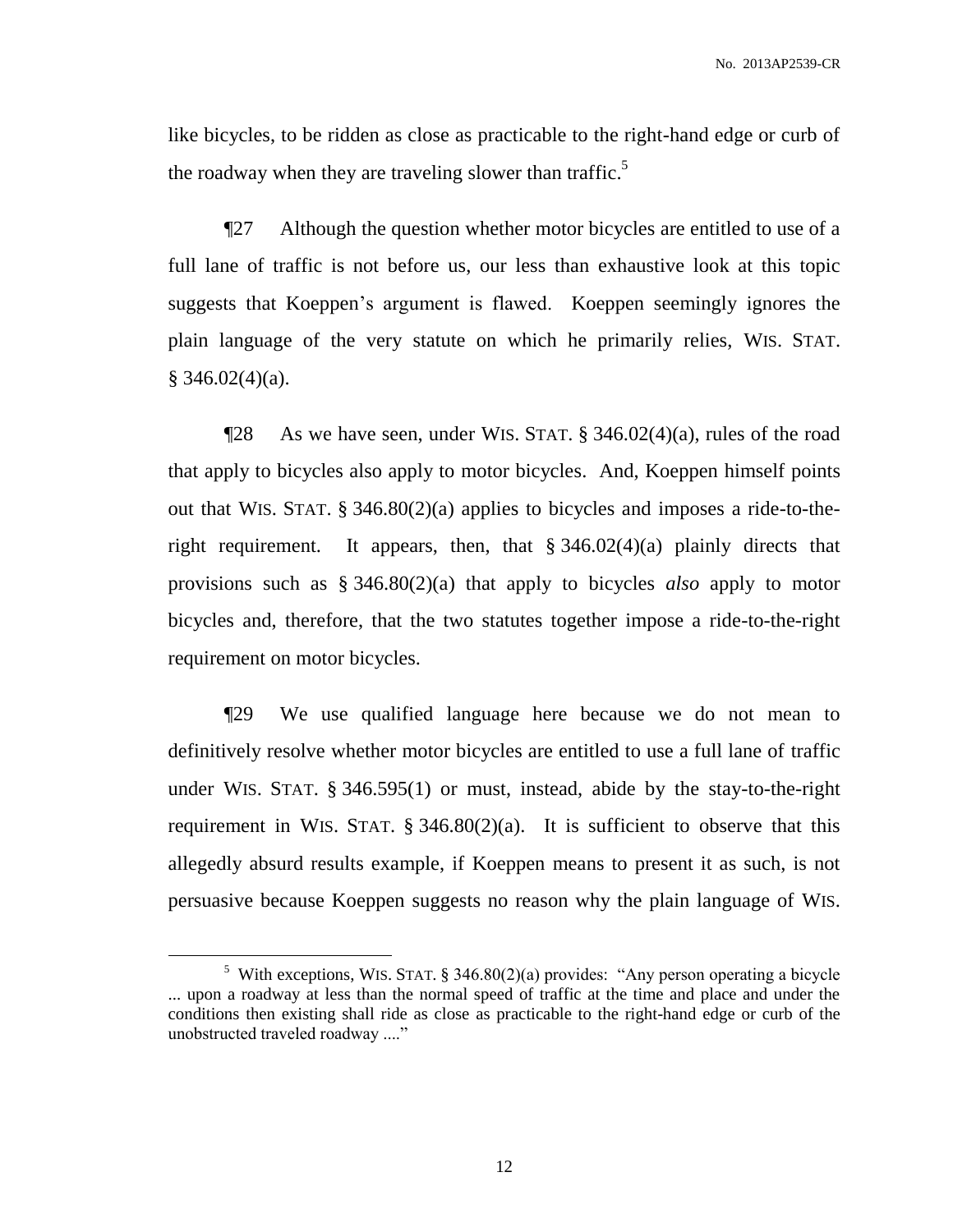STAT.  $\S$  346.02(4)(a), and its interaction with  $\S$  346.80(2)(a), would not override the general language in § 346.595(1) stating that "motor vehicles ... are entitled to the full use of a traffic lane," as that phrase might be applied to motor bicycles.

¶30 As to Koeppen's second possible absurd results example, we quote from Koeppen's appellate brief:

> It would also be illogical to argue a motor bicycle could be considered a motor vehicle for purposes of § 346.63(1) but not for purposes of § 346.595. The legislature drafted § 346.02(4) to provide continuity with the way bicycles and motor bicycles are treated under chapter 346. It ensures motor bicycles are *regulated the same way* bicycles are regulated, not the way motor vehicles are regulated. This is the plain meaning of the statute.

(Emphasis added.) This example does not persuade us because it is based on a faulty premise. We have already demonstrated that Koeppen is wrong when he says that WIS. STAT. § 346.02(4) "ensures motor bicycles are regulated the same way bicycles are regulated."

¶31 Koeppen presents no other example that might be construed as an absurd results argument. Thus, we move on.

# *E. Whether A "Motor Bicycle" Sometimes Is And Sometimes Is Not A "Motor Vehicle"*

¶32 Finally, we address the State's contention that it matters that the complaint alleges facts showing that, when Koeppen was observed operating the motor bicycle, he was not pedaling, but rather was relying on the motor bicycle's power unit. As we have seen, the State contends that Koeppen was operating a "motor vehicle" because, at the time Koeppen was riding the vehicle he was on, it fit the definition of "motor vehicle" in the traffic statutes. *See* WIS. STAT.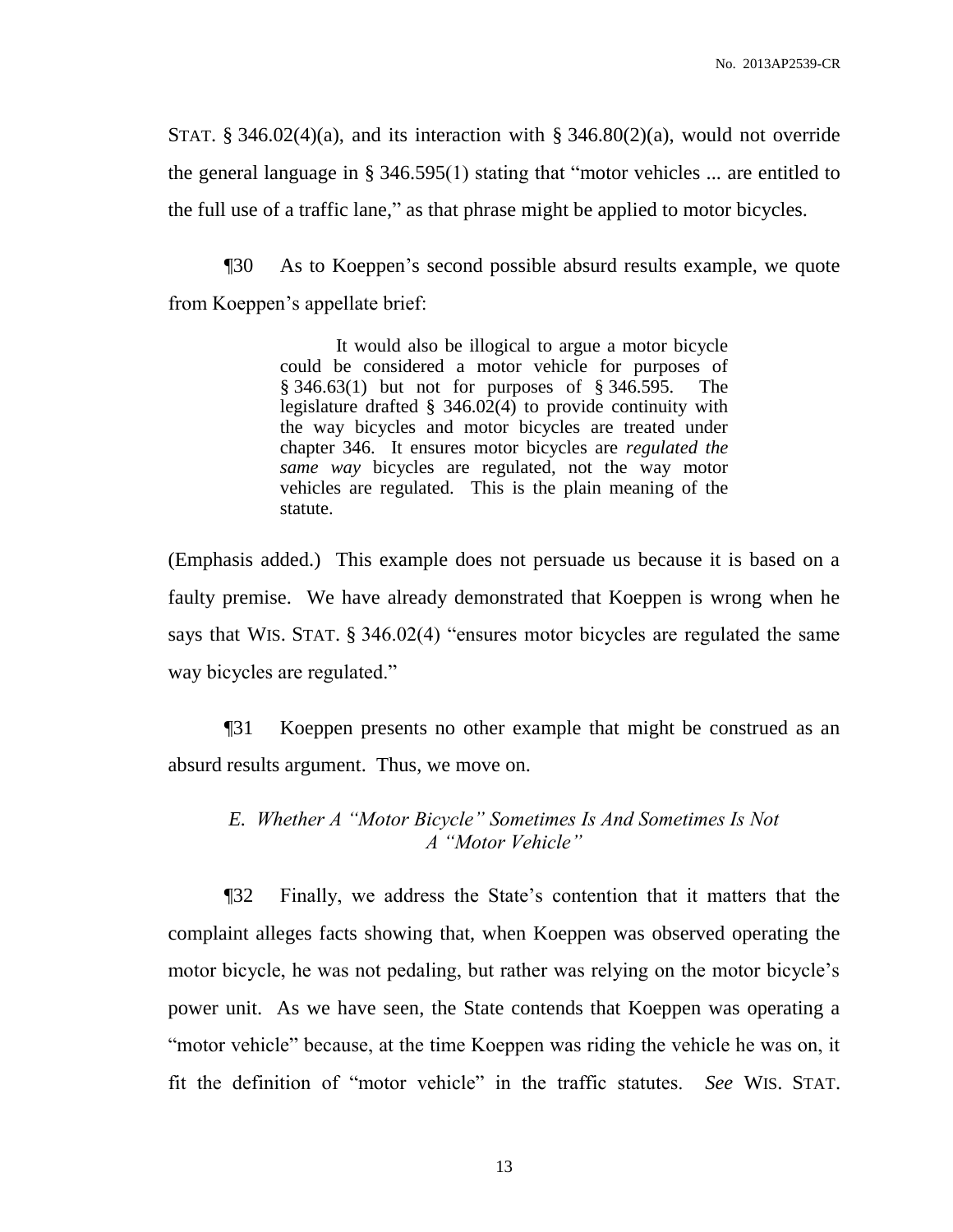§ 340.01(35) ("'Motor vehicle' means a vehicle ... which is self-propelled ...."). Taking into account that motor vehicles are, by definition, "self-propelled," the State argues that a motor bicycle sometimes is and sometimes is not a "motor vehicle" for purposes of the OWI/PAC statute. In the State's view, when a motor bicycle is entirely manually operated—that is, pedaled only—it is not a "motor vehicle" because it is not self-propelled. However, when, as here, a motor bicycle is operated in a self-propelled manner, it is a "motor vehicle" for purposes of the traffic statutes. The State acknowledges that there might be a factual dispute about whether a particular observed motor bicycle is self-propelled or being pedaled. But the State contends that here, where the question is whether the complaint alleges probable cause, that possibility does not matter because the complaint plainly alleges that the motor bicycle Koeppen was riding was self-propelled.<sup>6</sup>

¶33 We perceive no need to decide whether the State is correct in its view that a motor bicycle sometimes is and sometimes is not a "motor vehicle." Koeppen does not contend, in the alternative, that the complaint here fails to sufficiently allege that the motor bicycle Koeppen was riding was self-propelled at the pertinent time. Rather, Koeppen merely asserts that the State's sometimes-isand-sometimes-is-not discussion highlights a potentially problematic aspect of the interpretation urged by the State. For example, Koeppen points out that the State "never addresses whether a motor bicycle should be considered a motor vehicle

<sup>&</sup>lt;sup>6</sup> In light of our discussion in  $\P$ 22 above pointing out that the definition of "moped" seems to include some vehicles that can be propelled solely by the rider pedaling, we wonder whether the State would take a similar sometimes-is-and-sometimes-is-not position on a moped with pedals. Or, would the State instead rely on the moped definition's use of the term "motor vehicle" to argue that mopeds are always "motor vehicles"? Or, would the State argue something else? We pose these questions to further highlight why we leave for another day the State's sometimes-is-and-sometimes-is-not argument with respect to motor bicycles.